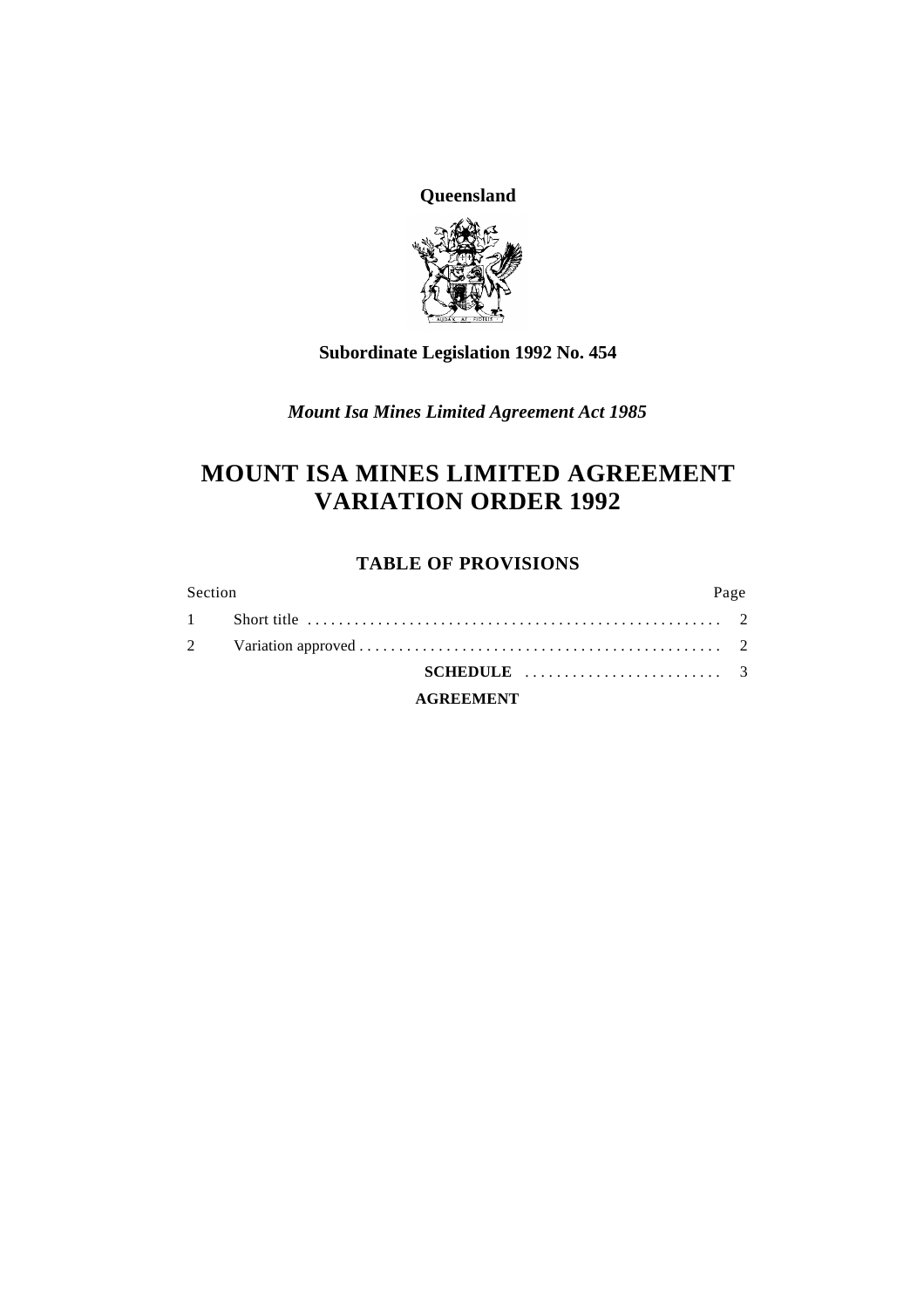### **˙Short title**

**1.** This order in council may be cited as the *Mount Isa Mines Limited Agreement Variation Order 1992*.

### **˙Variation approved**

**2.** The variation of the formal agreement provided for in the agreement set out in the Schedule is approved.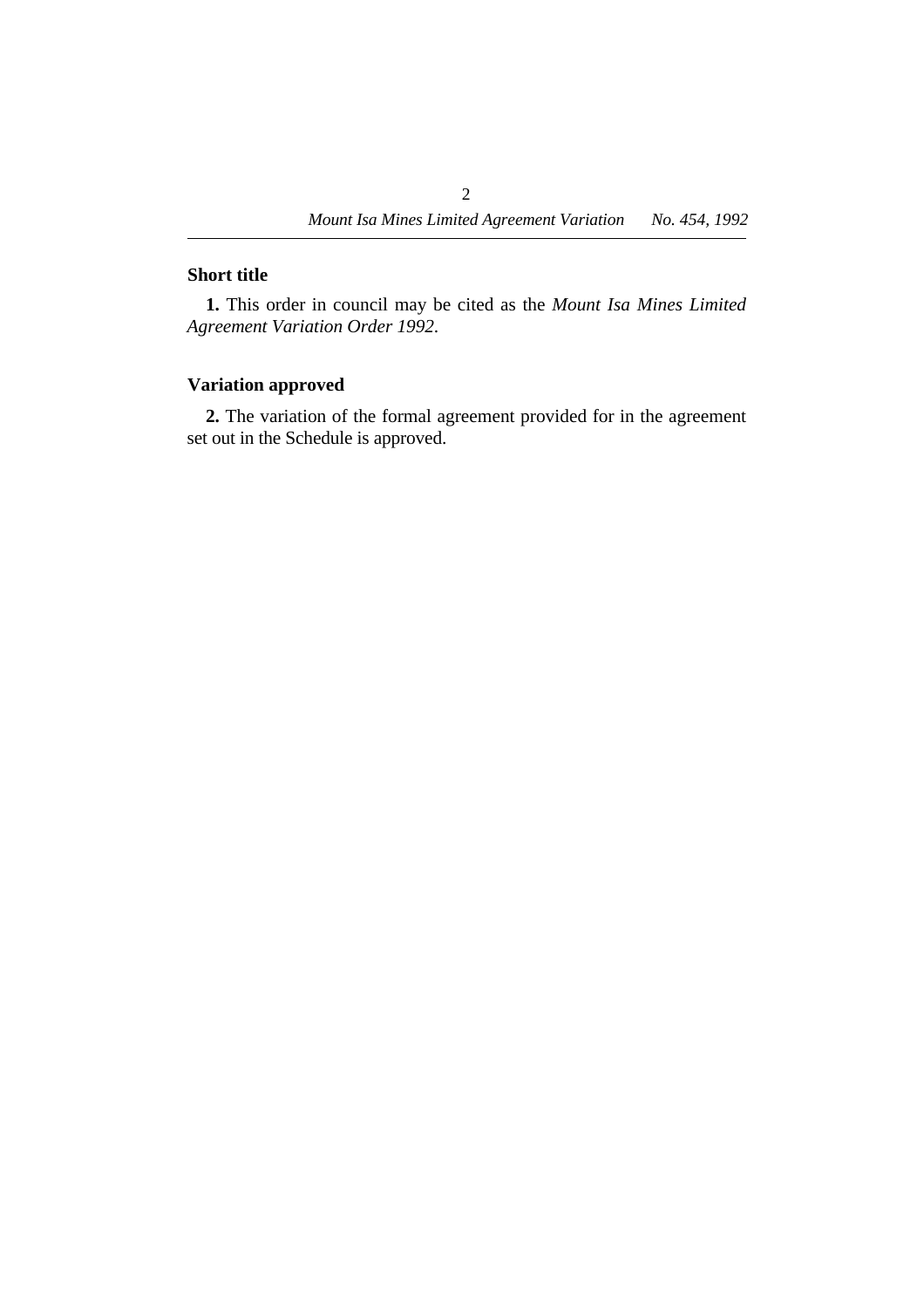### **¡SCHEDULE**

## **†AGREEMENT**

section 2

THIS AGREEMENT is made the fourth day of December 1992.

### **BETWEEN**

THE STATE OF QUEENSLAND (hereinafter called "the State") of the First Part.

AND

MOUNT ISA MINES LIMITED a company incorporated in Queensland and whose registered office is at 410 Ann Street, Brisbane, in the said State (hereinafter with its successors and permitted assigns called "the Company") of the Second Part.

WHEREAS the State and the Company are parties to an agreement made on the Fourteenth day of February 1985 which was approved and ratified and given the force of law by the *Mount Isa Mines Limited Agreement Act 1985* and is referred to therein as the formal agreement;

AND WHEREAS pursuant to subclause (2) of clause 11 of Part II of the Schedule to the formal agreement it is provided that the State shall not issue a Deed of Grant in fee simple in respect of any lot or parcel of land within the boundaries of Mining Lease No. 8058, Mount Isa other than where a right to a grant in fee simple has accrued or was accruing at the date of the agreement;

AND WHEREAS pursuant to subclause (3) of clause 11 of Part II of the Schedule to the formal agreement and notwithstanding the provisions of subclause (2) of the said clause 11 it is provided that the State shall not grant—

- (a) a Deed of Grant in fee simple; or
- (b) a lease;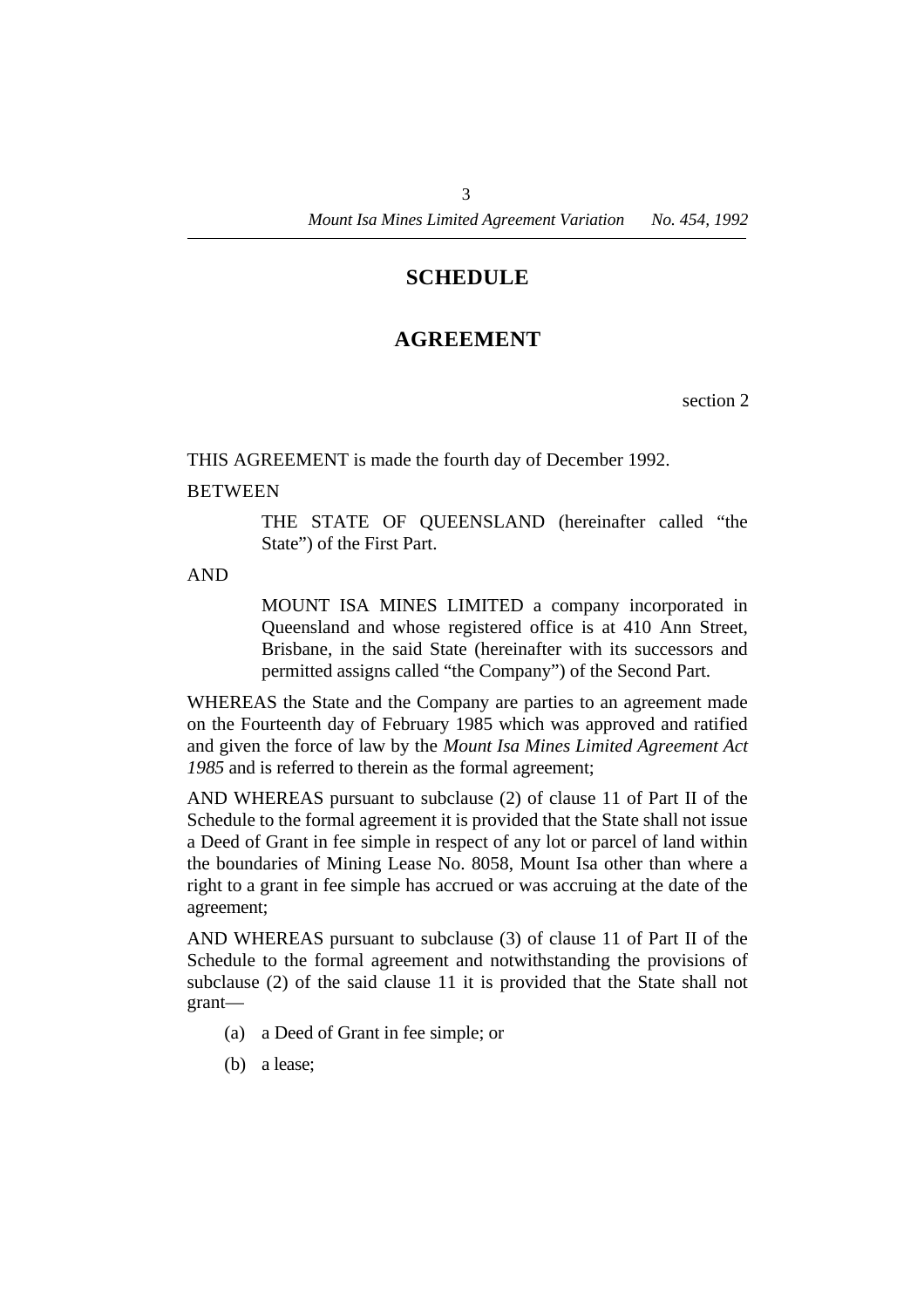### SCHEDULE (continued)

pursuant to the provisions of the *Mining Titles Freeholding Act 1980* in respect of any lot or parcel of land within the boundaries of Mining Lease No. 8058, Mount Isa;

AND WHEREAS subsequent to the execution of the formal agreement the State now desires to vary the provisions of the said Clause 11 of Part II of the formal agreement and—

- (a) grant Deeds of Grant in fee simple in respect of any lot or parcel of land within the shaded areas shown in Schedule B Inset to the formal agreement notwithstanding that a right to a grant in fee simple had not accrued or was not accruing at the date of the formal agreement;
- (b) grant Deeds of Grant in fee simple or leases pursuant to the provisions of the *Mining Titles Freeholding Act 1980* in respect of any lot or parcel of land within the boundaries of Mining Lease No. 8058, Mount Isa;

AND WHEREAS it has been agreed between the State and the Company that the said clause 11 of Part II of the Schedule to the formal agreement be amended;

NOW THEREFORE IN PURSUANCE OF THE PREMISES THE PARTIES HEREBY AGREE that the formal agreement be and is hereby varied by—

Omitting subclause 3 of clause 11 of Part II of the Schedule to the formal agreement and substituting the following subclause—

**'(3)** Notwithstanding the provisions of subclause (2) of this clause the State may grant—

- (a) a Deed of Grant in fee simple in respect of any lot or parcel of land within the shaded areas shown in Schedule B Inset to this agreement; and
- (b) a Deed of Grant in fee simple or a lease pursuant to the provisions of the *Mining Titles Freeholding Act 1980* in respect of any lot or parcel of land within the boundaries of the Mining Lease.**'.**

IN WITNESS WHEREOF the parties have executed this agreement the day and year hereinbefore written.